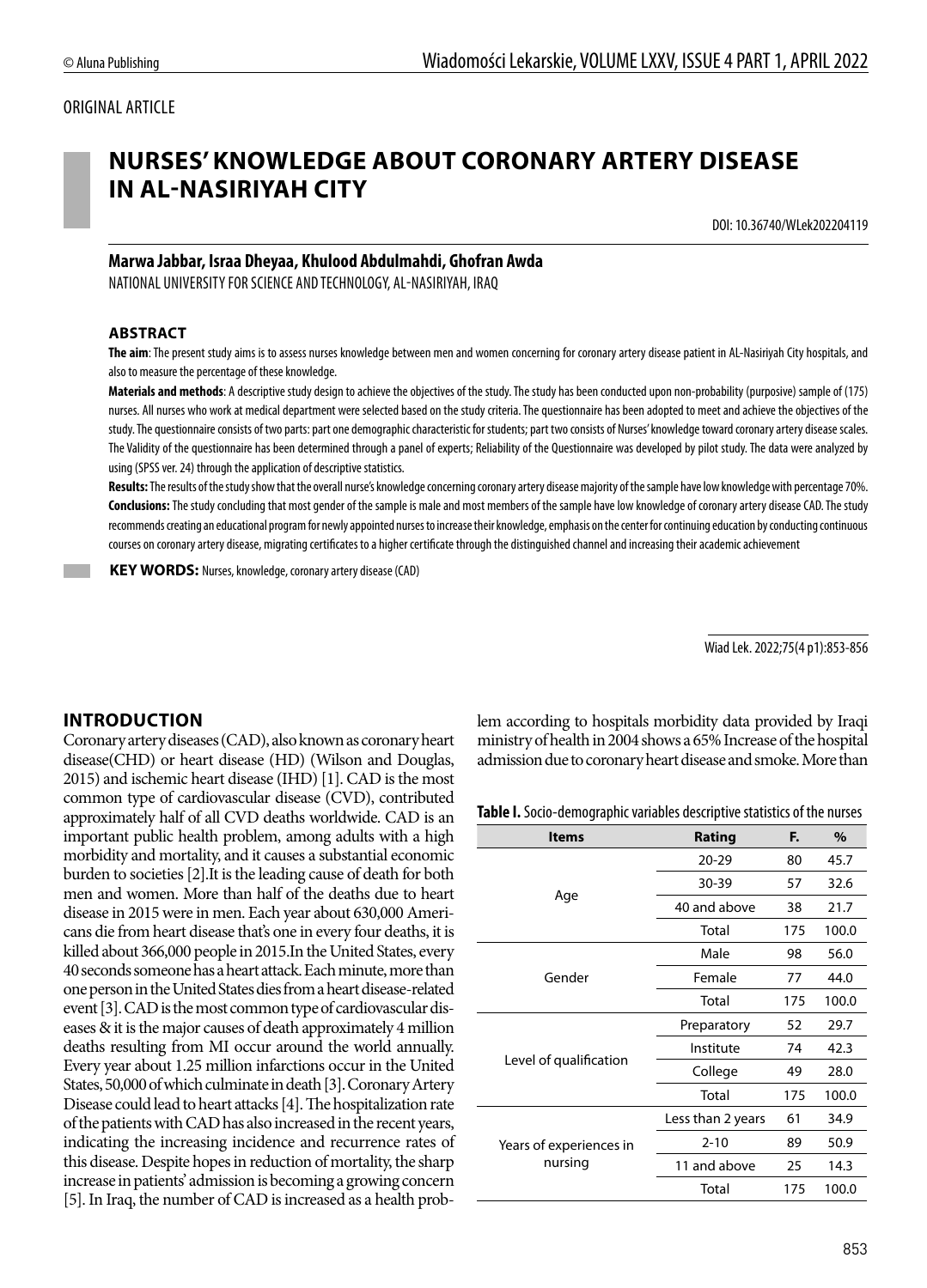# **Table II.** Assessment of nurses' knowledge levels toward CAD

| <b>Items</b>                                                               | Rating    | F.  | %     | M.S | Ass. |
|----------------------------------------------------------------------------|-----------|-----|-------|-----|------|
| Coronary arteries arise from                                               | Incorrect | 78  | 44.6  |     |      |
|                                                                            | Correct   | 97  | 55.4  | .55 | м    |
|                                                                            | Total     | 175 | 100.0 |     |      |
|                                                                            | Incorrect | 66  | 37.7  |     |      |
| Coronary artery are branches into                                          | Correct   | 109 | 62.3  | .62 | м    |
|                                                                            | Total     | 175 | 100.0 |     |      |
|                                                                            | Incorrect | 66  | 37.7  |     |      |
| Result of accumulation of plagues on<br>the myocardial arteries are called | Correct   | 109 | 62.3  | .62 | м    |
|                                                                            | Total     | 175 | 100.0 |     |      |
|                                                                            | Incorrect | 54  | 30.9  |     |      |
| Ischemic coronary arteries mean                                            | Correct   | 121 | 69.1  | .69 | H    |
|                                                                            | Total     | 175 | 100.0 |     |      |
|                                                                            | Incorrect | 66  | 37.7  |     |      |
| Clinical manifestation of coronary<br>artery disease is in from of         | Correct   | 109 | 62.3  | .62 | M    |
|                                                                            | Total     | 175 | 100.0 |     |      |
|                                                                            | Incorrect | 104 | 59.4  |     |      |
| Acute chronic coronary arteries<br>syndrome                                | Correct   | 71  | 40.6  | .41 | M    |
|                                                                            | Total     | 175 | 100.0 |     |      |
| is a state that affecting heart muscle                                     | Incorrect | 103 | 58.9  |     |      |
| and causing it is failure leading to<br>impaired cerebral blood supply     | Correct   | 72  | 41.1  | .41 | M    |
| causing death                                                              | Total     | 175 | 100.0 |     |      |
| Rarely fatty deposits forming less than                                    | Incorrect | 126 | 72.0  | .28 |      |
| from the artery cavity cause coronary                                      | Correct   | 49  | 28.0  |     | L    |
| artery blockage symptom                                                    | Total     | 175 | 100.0 |     |      |
|                                                                            | Incorrect | 109 | 62.3  | .38 | M    |
| Risk factors that can be controlled<br>are                                 | Correct   | 66  | 37.7  |     |      |
|                                                                            | Total     | 175 | 100.0 |     |      |
|                                                                            | Incorrect | 133 | 76.0  | .24 |      |
| Risk factors that can be uncontrolled<br>are                               | Correct   | 42  | 24.0  |     | L    |
|                                                                            | Total     | 175 | 100.0 |     |      |
| symptoms of coronary artery disease                                        | Incorrect | 120 | 68.6  |     |      |
| are started when percentage of                                             | Correct   | 55  | 31.4  | .31 | L    |
| obstruction is                                                             | Total     | 175 | 100.0 |     |      |
|                                                                            | Incorrect | 72  | 41.1  |     |      |
| Diagnosis of coronary artery diseases<br>by risk assessment through        | Correct   | 103 | 58.9  | .59 | M    |
|                                                                            | Total     | 175 | 100.0 |     |      |
| A test for heart function                                                  | Incorrect | 72  | 41.1  |     |      |
|                                                                            | Correct   | 103 | 58.9  | .59 | M    |
|                                                                            | Total     | 175 | 100.0 |     |      |
| priorities of nursing intervention<br>of coronary artery patients during   | Incorrect | 60  | 34.3  |     |      |
|                                                                            | Correct   | 115 | 65.7  | .66 | M    |
| pain are                                                                   | Total     | 175 | 100.0 |     |      |
|                                                                            | Incorrect | 61  | 34.9  |     |      |
| priorities of nursing intervention of<br>coronary artery patients through  | Correct   | 114 | 65.1  | .65 | M    |
|                                                                            | Total     | 175 | 100.0 |     |      |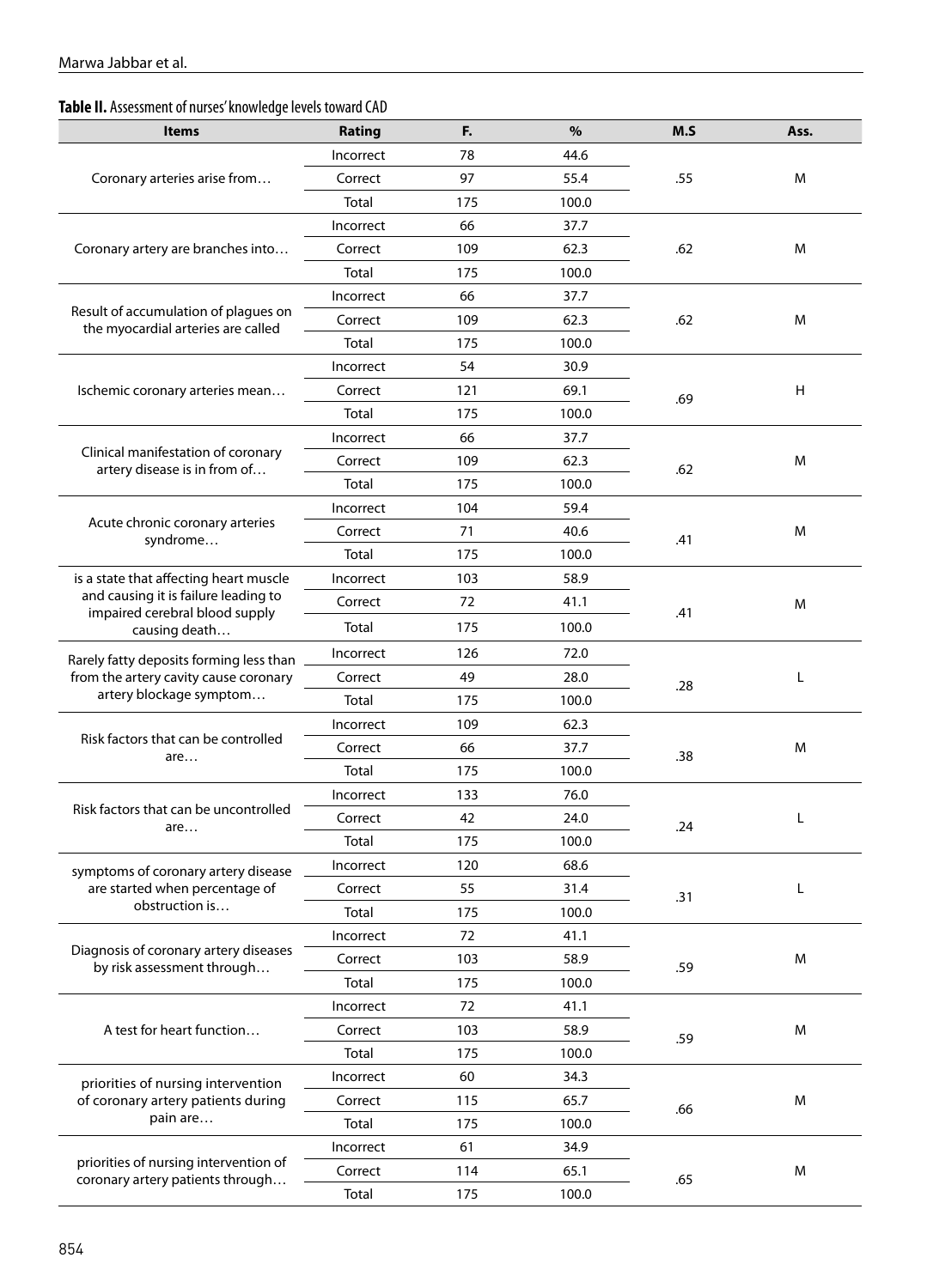| Encourage patient to                                           | Incorrect | 133 | 76.0  |     |   |
|----------------------------------------------------------------|-----------|-----|-------|-----|---|
|                                                                | Correct   | 42  | 24.0  | .24 |   |
|                                                                | Total     | 175 | 100.0 |     |   |
| Tell the patient routes of treatment are<br>necessary through  | Incorrect | 30  | 17.1  |     |   |
|                                                                | Correct   | 145 | 82.9  | .83 | H |
|                                                                | Total     | 175 | 100.0 |     |   |
| Goal of nursing intervention of<br>coronary artery patients is | Incorrect | 157 | 89.7  |     |   |
|                                                                | Correct   | 18  | 10.3  | .10 |   |
|                                                                | Total     | 175 | 100.0 |     |   |
| The patient can use simple activities<br>gradually after       | Incorrect | 126 | 72.0  |     |   |
|                                                                | Correct   | 49  | 28.0  | .28 |   |
|                                                                | Total     | 175 | 100.0 |     |   |
| Encourage the patient to                                       | Incorrect | 42  | 24.0  |     |   |
|                                                                | Correct   | 133 | 76.0  | .76 | H |
|                                                                | Total     | 175 | 100.0 |     |   |

#### **Table III.** Overall nurses' knowledge toward CAD

|                   | Rating   | <b>Frequency</b> | <b>Percent</b> |
|-------------------|----------|------------------|----------------|
| Overall Knowledge | Low      | 49               | 27.8           |
|                   | Moderate | 121              | 68.8           |
|                   | High     | 6                | 3.4            |
|                   | Total    | 175              | 100.0          |

a fivefold increase in outpatient visits with the same diagnosis between 1989 and 1999 [6], and the number of patients who are admitted to Iraqi hospitals in 1989 was 9487 and this number increased in 2010 to 19963 patients [7].

### **THE AIM**

The present study aims is to assess nurses knowledge between men and women concerning for coronary artery disease patient in AL-Nasiriyah City hospitals, and also to measure the percentage of these knowledge.

## **MATERIALS AND METHODS**

Descriptive, cross sectional research design is used in this study to assess nurse's knowledge about coronary artery disease. A total of 175male and female nurses were selected using purposive sampling technique to reduce the sampling error and enhance the representation of target population, all these nurses who work at medical department were selected based on the study criteria, and after obtaining consent from them. Study was conducted at Al-Nasiriya city hospitals. A questionnaire has been adopted from [8] to meet and achieve the objectives of the study. The questionnaire consists of two parts; part one demographic characteristics and part two consist of Nurses' knowledge toward coronary artery disease scales. As validity is concerned with the extent to which an instrument corresponds. The content validity of instrument was established through a panel of (5) experts from different specialties. The results of the review of the questionnaire by the experts revealed that all of the experts agree that 20 items of the study instrument are clear and adequate for the measurement of the phenomenon. The internal consistency of the instrument was determined through the computation of Alpha Correlation Coefficient (Cronbach's Alpha) and the result was high 0.8 it reflects high level of internal consistency and the instrument is reliable and can be applied.

## **RESULTS AND DISCUSSION**

According to demographic characteristics of the nurses, table (I) shows that about half of the nurses in the study have ages ranging between 20 and 29, this finding agrees with that of [9] who stated that the participants who were age between 25- 30 years-old constitute the majority. And almost all of the nurses are men gender; this finding is supported by Al-Ftlawy (2010) who stated that the males were more than females [10]. In addition, the highest percent of them have graduated from institute; also Jissir (2015) [11] has reported in his research that associate degree of nurses constitute the majority of participated nurses and more than other groups. Lastly, regarding the years of experience in nursing, the study finding indicated that the highest percentage of nurses in the study group between 2-10 years of experiences. This finding was congruent with that of Al-Ftlawy (2010) who concluded that the years of experience in nursing were 1-9 years which represents the highest percentage of nurses [10]. On the other hand, and concerning levels of knowledge of nurses and as knowledge about coronary artery disease is crucial to nurses' previous studies have showed that nurse's knowledge about coronary artery disease is not high it may be low or moderate as what has been found by this study (table 2 and 3). In fact, there are many factors that effect on nurse's knowledge it may related to some aspects of demographic data like residency, age, etc. [12-13]. Level of qualification or the academic degree is the primary source for building a body of knowledge, results of this study revealed that only (28%) are graduated from college and have baccalaureate degree while the rest (72%) of the nurses are preparatory or institute, this result may explain the difference in level of knowledge which is reflected moderate and low [14].